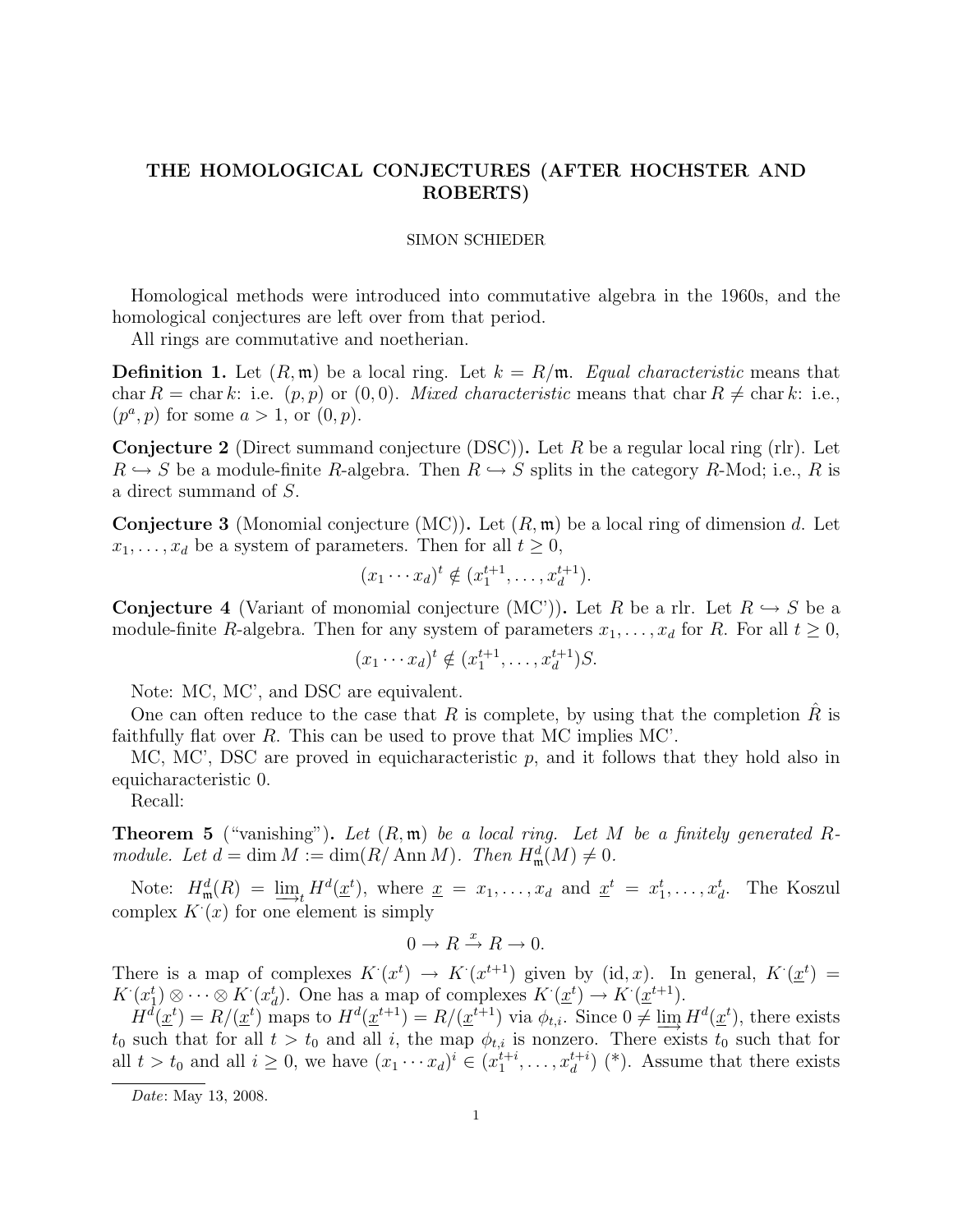$k \geq 0$  such that  $(x_1 \cdots x_d)^k \in (x_1^{k+1}, \ldots, x_d^{k+1})$ . Then  $(x_1 \cdots x_d)^{kp^e} \in (x_1^{kp^e+p^e})$  $x_1^{kp^e+p^e}, \ldots, x_d^{kp^e+p^e}$  $a^{kp^c+p^c}$ ). Pick e big enough that  $p^e > t_0$ . This contradicts (\*).

**Definition 6.** Let  $(R, \mathfrak{m})$  be a local ring. Let M be an R-module. Then M is a big CMmodule if and only if  $mM \neq M$  and there exists a system of parameters for R that is an M-regular sequence. Say that M is a balanced CM-module if the same holds for all systems of parameters for M. Say that M is a small CM-module if and only if  $M \neq 0$  and M is finitely generated and M is balanced.

Recall: *Cohen-Macaulay* (*CM*) means depth<sub>m</sub>  $M = \dim M$ . *Maximal CM* means that  $\operatorname{depth}_{\mathfrak{m}} M = \dim R$ .

**Example 7.** Let  $R = k[[x, y]]$ . Let  $M = R \oplus \text{Frac}(R/(y))$ . Then  $x, y$  is a regular sequence, but  $y, x$  is not a regular sequence.

**Theorem 8** (Hochster). If  $(R, \mathfrak{m})$  is a local ring containing a field, then there exists a big CM-module over R.

A local ring R is excellent if and only if

- $(1)$  R is universally catenary
- (2) For all primes  $\mathfrak{p} \in \operatorname{Spec} R$  and all  $q \in \operatorname{Spec} R_{\mathfrak{p}}$  and all finite field extensions L over  $k(q)$ , the tensor product  $L \otimes \hat{R}_p$  is regular.
- (3) For all finitely generated algebra S over R, the singular locus  $\text{Sing } S$  is closed in Spec S.

David Berlekamp's talk in this seminar a few weeks ago proved

**Theorem 9.** Let  $(R, \mathfrak{m})$  be a local ring. Suppose that R is an excellent domain of characteristic p. Let  $R^+$  be the integral closure of R in an algebraic closure of Frac $(R)$ . Then  $R^+$ is a big CM-algebra.

Why do we want big CM-modules? If there exists a big CM-module for  $(R, \mathfrak{m})$ , then MC holds for  $(R, \mathfrak{m})$ .

*Proof.* If  $x_1, \ldots, x_d$  is a system of parameters, then  $\underline{x}$  is a regular M-sequence. Then  $\operatorname{gr}_{(\underline{x})} M \simeq M / \underline{x} M [x_1, \dots, x_d] = M \otimes R / (\underline{x}) [x_1, \dots, x_d].$ 

**Definition 10.** Let  $(R, \mathfrak{m})$  be a local ring. Let  $I \subset R$  be an ideal. Then  $I^+ := (IR^+) \cap R$ is called the "plus closure".

What properties should a closure  $()^{cl}$  have?

(1)  $I<sup>cl</sup>$  should be an ideal.

(2) 
$$
(I^{\text{cl}})^{\text{cl}} = I^{\text{cl}}.
$$

- (3) If  $I \subset J$ , then  $I^{\text{cl}} \subset J^{\text{cl}}$ .
- (4)  $I^+ \subset I^{\text{cl}} \subset \overline{I}$ .
- (5) tightness: If R is a rlr, then  $I<sup>cl</sup> = I$ .
- (6) If *I* is *n*-generated, then  $\overline{I^n} \subset I^{\text{cl}}$ .

Theorem 11. The following are equivalent:

- (1) Tightness of  $()^+$
- $(2)$   $MC'$